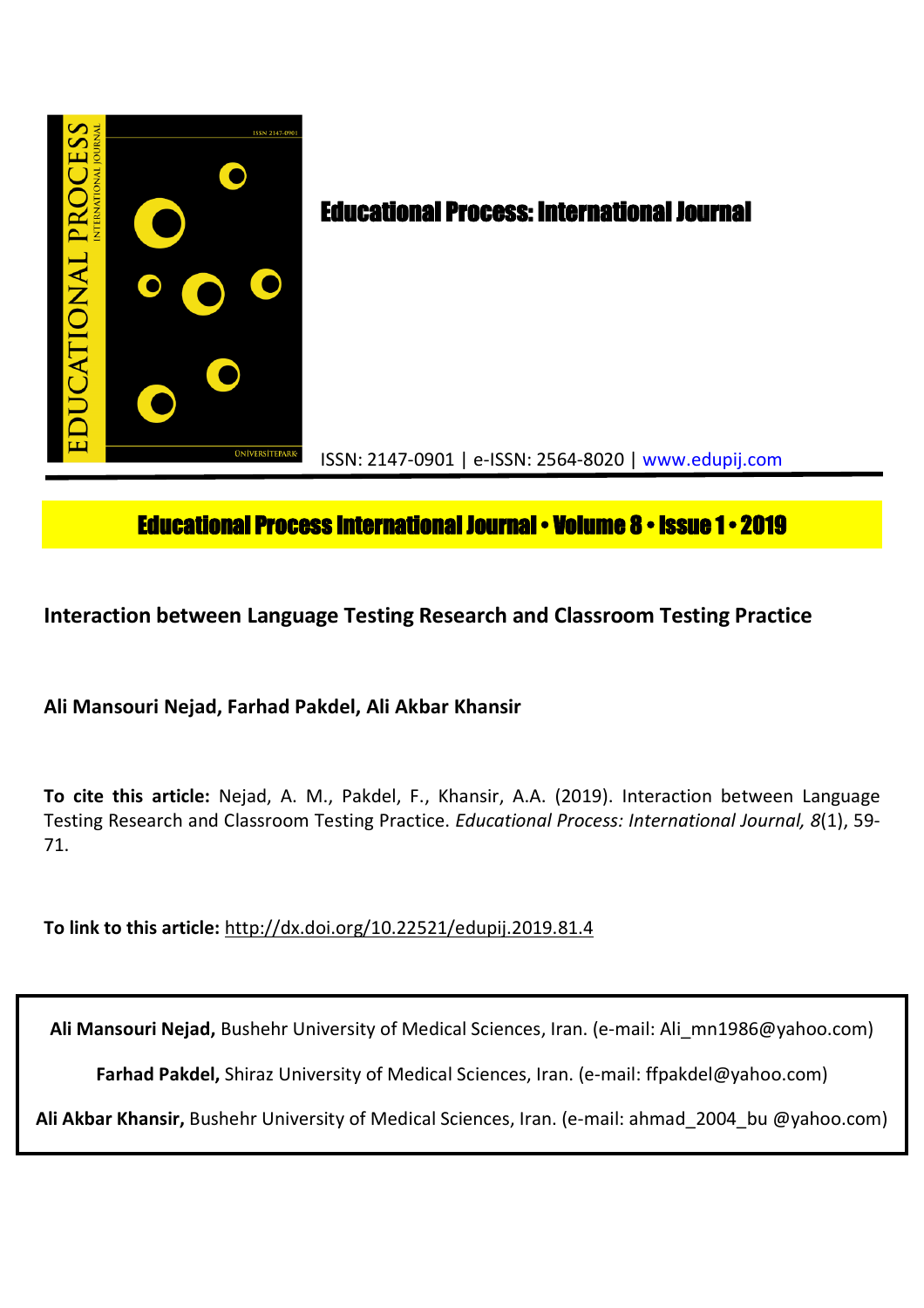# **Interaction between Language Testing Research and Classroom Testing Practice**

## ALI MANSOURI NEJAD, FARHAD PAKDEL and ALI AKBAR KHANSIR

## **Abstract**

The existing gap between research and practice in language testing has posed a huge challenge to language teachers. In particular, this study intended to examine language testing research and classroom testing activities for their degree of interaction from Iranian EFL teachers' points of view. The analysis drew on the questionnaire developed by Nassaji (2012), which consists of quantitative and qualitative sections. The data were collected from 200 language institute teachers in Bushehr, Iran. The findings indicated that most of the teachers confirmed their familiarity with language testing research, while only a few believed that they were able to conduct or publish testing research. Although the participants acknowledged that the information gained from reading language testing could be valuable for their testing performances, they found their experience more relevant than knowledge gained from language testing research. This study also illustrated that there is a growing consensus among teachers in that there should be collaboration between researchers and teachers in testing practices.

**Keywords:** language testing research, EFL teachers, classroom testing practice, teachers' perceptions, research and practice.

Froskef DOI: 10.22521/edupij.2019.81.4

………………………………………........….....………………………………...……………

EDUPIJ • ISSN 2147-0901 • e-ISSN 2564-8020 Copyright © 2019 by ÜNİVERSİTEPARK edupij.com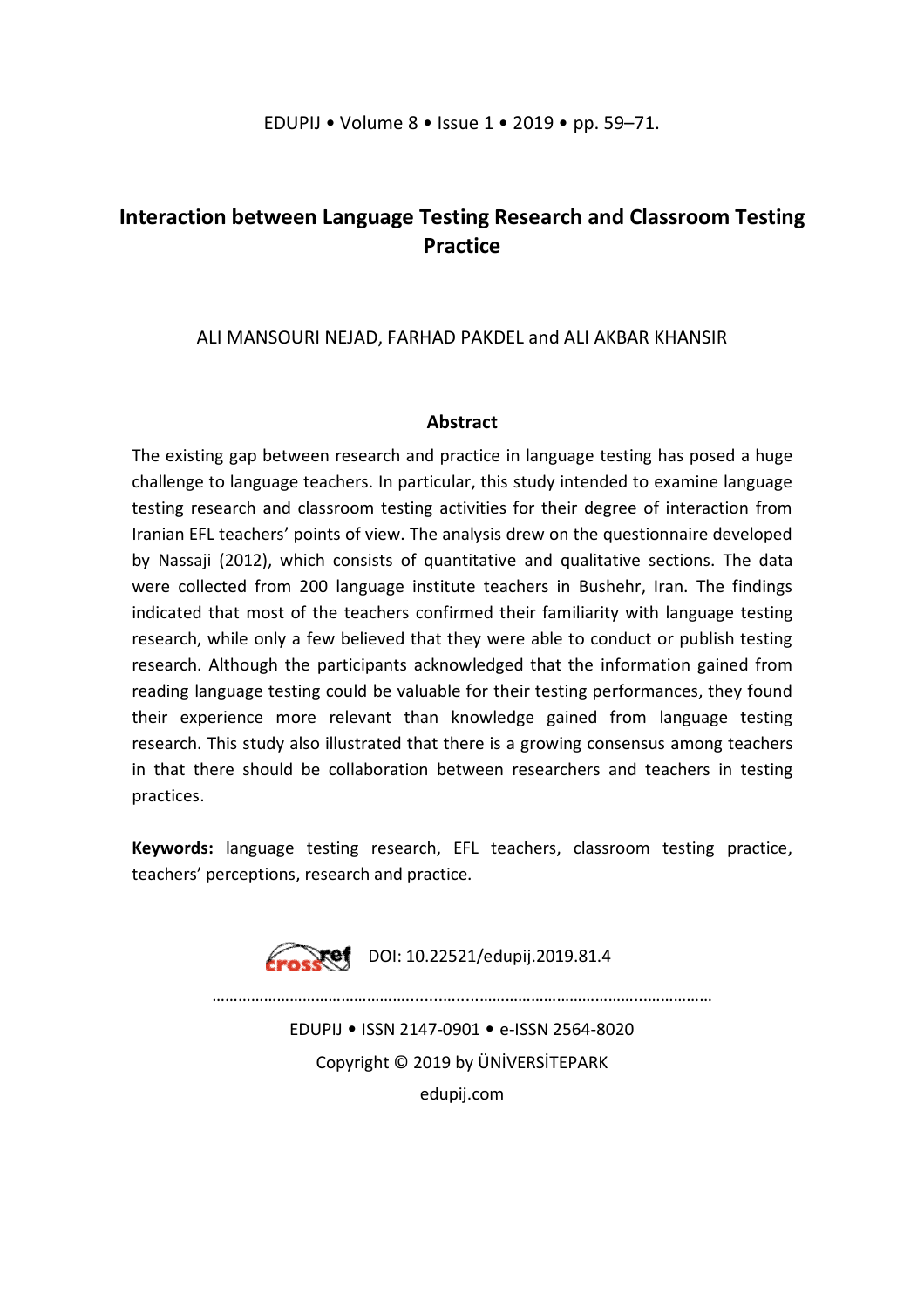#### **Introduction**

The aim of this research paper is to address EFL teachers' views on the interaction between language testing research and classroom testing practice. Before, we discuss the purpose of this paper; let us look briefly to the role of English teaching throughout the world. Khansir (2013) argued that "teaching of English language develops learners' ability to enhance their international communication and improve their cultural quality so as to meet the needs of their country's social development and international exchanges" (p. 1141). Today, countries use the English language in their educational systems from primary school through to universities, and many countries use it as a second or foreign language. In the Iranian education system, English is used as a foreign language, Khansir and Gholami Dashti (2014) mentioned that in Iran, the English language is taught as a subject from the middle school and that Iranian learners should accept it as a foreign language in order to pass their examinations.

A long-standing concern has been evidenced between the interaction of research and practice in almost all fields of study. There has always been a debate among practitioners as to whether or not research contributes to professional practice (Blank & de las Alas, 2009; McNamara, 2001). This has also been excessively reflected in key speakers' and lecturers' talks in seminars and academic meetings. Additionally, the extent to which research and practice are interrelated has become a point of dilemma among practitioners. In order to minimize the gap between research and practice, the idea of "evidence-based practice" was adapted or adopted in a variety of professions, including education (Heilbronn, 2001, 2008). As this idea was derived from the hard sciences, many attempts have been made to apply it to the social sciences such as within the educational setting.

Although it has been tried to bridge the gap between language testing research and classroom testing practice, warnings and questions have also been levelled against this attempt. Although the primary objective in language testing research is to improve the testing practice within the instructional setting, researchers such as Tarone, Swain, and Fathman (1976) warn language testers of "hasty pedagogical applications" (p. 29). Hatch (1978) also warned teachers against using research results in language pedagogy. More specifically, McNamara (2001) argued that assessment research has not well served the needs of classroom-based testing and that there is an urge to just conduct research that meets the students' and teachers' needs.

Different reasons underlie the existing gap between language testing research and practice. One of the major reasons is researchers' and teachers' distinctive outlooks and objectives. They, in fact, belong to two opposing trends. Researchers tend to grow technical and theoretical knowledge; whereas, teachers are oriented towards practical knowledge (Nassaji, 2012). More clearly, Ellis (2001) points out that researchers try to systematically evaluate theories through empirical studies, while teachers are more dependent on intuitive findings and experiences. The second reason, which is closely related to the first, pertains to the language of report and methodological paradigm. It is thought that the majority of language testing research is conducted in the postpositive paradigm with findings that are context free, while teachers seek practical answers within a specific context. Furthermore, the style and language of research can make findings unintelligible to teachers (Crookes, 1997).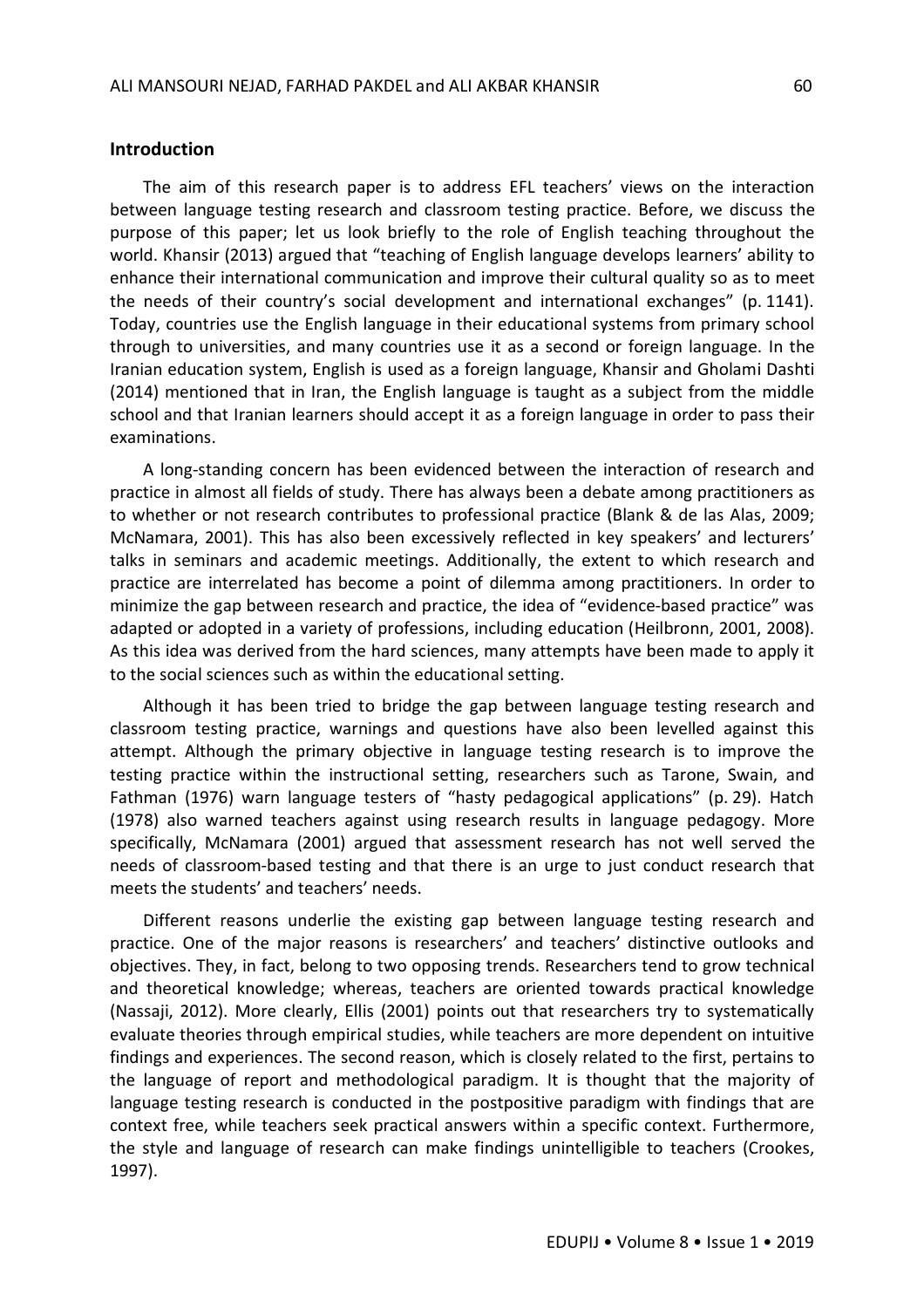Despite the present concerns about the relevance of language testing research to the testing practices of the classroom, there is a growing body of research that has a noticeable influence on classroom testing practices, such as alternative assessments (Ross, 1998), Computer Assistant Language Testing (CALT) (Attali, Lewis, & Steier, 2013), and different test method facets (Lee & Winke, 2012). Hence, although some researchers downplay the importance of language testing research under the pretext that research has theoretical objectives inherently inconsistent with teachers' practical needs and that experimental studies have little, if any, impact on the real actions in classes, it is considered as a narrow and unsupported view by others. Some, such as Daniel and King (1998), indicate that teachers have become aware of the contribution of testing to learning contexts. One of the ways to intensify the relevance of testing research results to testing practice and to fill the gap between the two is to let teachers themselves undertake the research. This type of research, which is also called action research or teacher research, has come to the center of attention (see Burns, 1999; Crookes & Chandler, 2001; Nunan, 1997). The principal aim of teacher research is to identify and resolve the practical problems in classrooms and to improve the educational performances. However, this is not the only way; teachers can also employ other relevant techniques including diary and survey studies, observational studies, and profiles to improve their classroom practices.

One of the basic requirements for assessing the practicality and relevance of testing research findings is the researchers' acquaintance with related testing practices in the classroom. Since language testing researchers are not familiar with classroom language testing practices, they might not necessarily qualify to present and interpret their findings in a way deemed useful for classroom practices; else, they might not have an exhaustive understanding or may interpret findings based on their own views. Therefore, it seems necessary for researchers to consult teachers to render a reliable and common interpretation of their findings. Pica (2005) recommended interaction between teachers and researchers, as it can not only help teachers understand the researchers' wording, but thereby "researchers hear what teachers are saying" (Lightbown, 2000, p. 453). Such interaction can make the outcomes of research meaningful to the practitioners and thereby facilitates application of the results within real-world educational settings.

Previous studies have been adequately attentive to testing issues such as validity and reliability (Davies, 2011; Kane, 2010), testing methods, techniques, and design (see Lee & Winke, 2012; Pellicer-Sánchez & Schmitt, 2012; Xie & Andrews, 2012). However, it could be argued that in the current assessment studies, there is a lack of concern about classroom assessment practices and language testing research. In fact, there have been very few, if any, investigations on what EFL teachers know about language testing research, and how useful they might find research results to their professional assessment activities.

The current study aims to investigate testing research and classroom testing practice by examining teachers' perceptions of the relationship between the two in terms of their familiarity with language testing research, their involvement in language testing research, and the effectiveness of testing research for their classroom testing activities. The study also aims at investigating the issues of teacher-researcher interaction, teachers' beliefs about the interaction between teachers and researchers, and what teachers can gain from testing research. The current study therefore attempts to answer the following five research questions: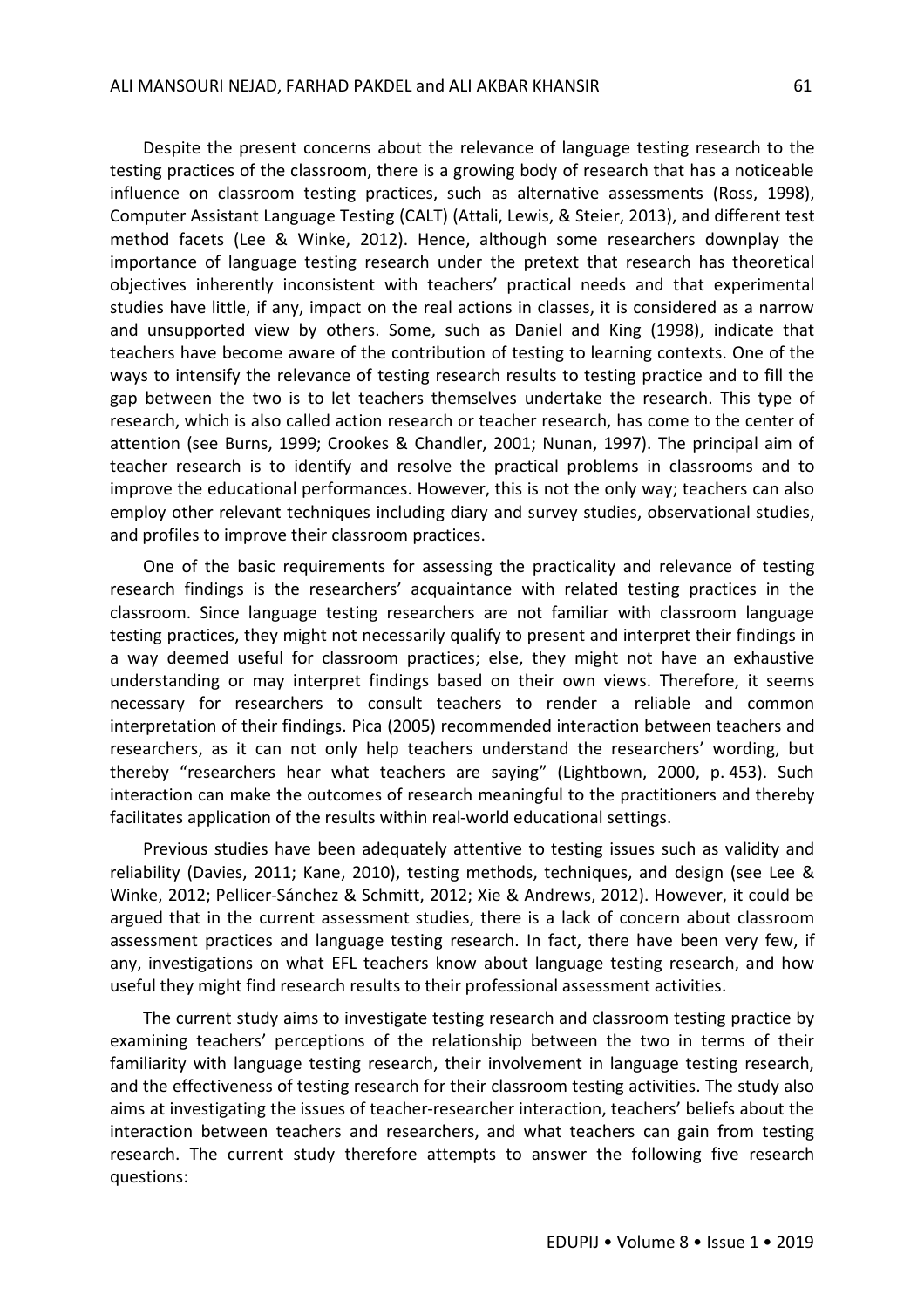- To what extent are EFL teachers acquainted with testing research?
- How easily can EFL teachers access testing research, and what sources do they use?
- To what extent do EFL teachers read research articles? If not, what are the reasons?
- How do EFL teachers judge the practicality and relevance of testing research on classroom testing practices?
- How do EFL teachers perceive the interaction between researchers and teachers?

## **Methodology**

This study is a survey analysis to investigate Iranian EFL teachers' perceptions, views, and experiences of the relationship between language testing research and classroom testing practices. Through the use of an in-depth adapted questionnaire applied to 230 EFL teachers, the study draws upon both quantitative and qualitative data analysis in order to achieve proper findings.

Table 1 summarizes the EFL teachers' background information. Their ages range from 20 to 42 years, with the mean of 28.17 years. Their teaching experience ranges from five to 26 years, with the mean of 8.96 years. Teachers with experience of less than five years were excluded from the study as a potential source of invalid and unreliable judgment. The participants of the study were selected from among language institute teachers as, unlike school teachers, they do not receive specific testing training and therefore design and implement tests on their own which are mostly based on their own testing experiences.

Given the particular sample of language institute teachers in Iran, there is no expectation of generalizing the study's findings. However, it is hoped to discuss some thought-provoking testing issues among teachers and those who interact with them. It is hoped that the findings will provide EFL teachers with what Bassey (2001) considers "a powerful and user-friendly summary which can serve as a guide to professional action" (p. 5).

| Age                               | Mean        | 28.17 |
|-----------------------------------|-------------|-------|
|                                   | SD          | 5.36  |
| Years of teaching experience      | Mean        | 8.96  |
|                                   | <b>SD</b>   | 4.75  |
| Gender                            | Male        | 33.7% |
|                                   | Female      | 66.3% |
| Highest degree completed          | Bachelor's  | 59.8% |
|                                   | Master's    | 39.1% |
|                                   | Other       | 1.1%  |
| Age group taught at time of study | Adult       | 42%   |
|                                   | Children    | 39.8% |
|                                   | <b>Both</b> | 18.2% |
| Additional teaching certificate   | Yes         | 18.9% |
|                                   | No          | 81.1% |

| Table 1. EFL Teachers' background characteristics |  |  |
|---------------------------------------------------|--|--|
|---------------------------------------------------|--|--|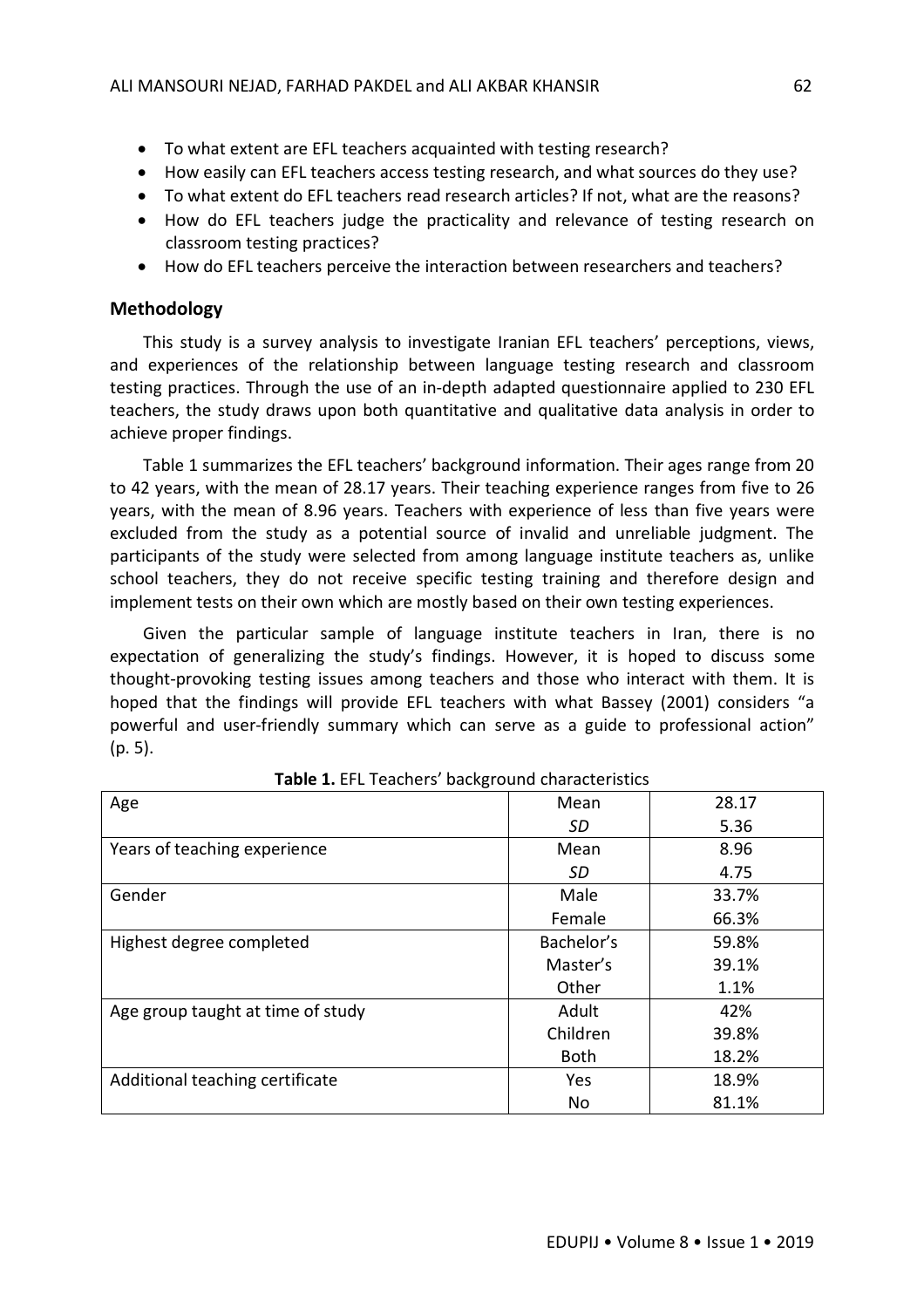Regarding the participants' gender, 70 (33.7%) are male and 130 (66.3%) female. The majority of the participants were undergraduates (or held a Bachelor's degree) (59.8%), while 39.1% were postgraduates (or held a Master's degree). Only one participant (1.1%) held another type of degree. As for the age of the participants' students, most taught adult students (42%), whereas 39.8% taught children, and 18.2% taught both student groups. A high percentage of the teachers possessed no additional teaching certificate (81.1%), while a small number (*n* = *17*, 18.9%) had additional teaching certificates such as TTC (Teaching Training Course) certificates.

The participants were 230 EFL teachers from language institutes in Bushehr, Iran. They voluntarily participated in the study and received the questionnaires through personal contact, e-mail, or from students or colleagues who gave them the questionnaire if they expressed interest in participating in the current study. The participants were asked to complete the questionnaire anonymously and were informed that their responses would be kept strictly confidential. Of the 230 questionnaires issued, a total of 200 were completed and returned; thus, creating a response rate of 86%.

The data were collected by an adaptation of a questionnaire designed by Nassaji (2012). The questionnaire included qualitative and quantitative sections. The qualitative sections included open-ended questions, while the quantitative sections comprised of close-ended questions such as Yes/No or Likert-type scale items. The questionnaire was piloted with 15 teachers who were asked to complete the questionnaire and to add their comments and suggestions. Then, the questionnaire was modified based on the comments and suggestions provided by the teachers. For instance, some items of the questionnaire were rewritten to fit the SLA and EFL context of the study. Furthermore, analysis of the pilot data suggested that some parts of the questionnaire such as teachers' expectation of testing research and journal names might not be relevant to the purpose of the current study, and were therefore removed.

Following the administration of the questionnaire, the Yes/No and Likert-type item responses were analyzed for their frequencies and response percentage. In some of the results tables it can be seen that the totals do not add up to 200, since some teachers avoided answering all of the items. Finally, qualitative analysis was also performed on the responses to the open-ended questions.

### **Results**

As can be seen in Table 2, over half of the participants indicated that they had taken courses in second language research (58%) and language testing (60%). Table 2 shows a large number of respondents indicated that they found research and testing courses to be useful. Unlike the first two parts, a high percentage of the teachers (72%) stated that they had not conducted any research. When asked for their reasons as to why they had not done any research, more than two-thirds indicated "lack of time" (39.4%) and "interest" (32.3%). Surprisingly, none of the respondents pointed to uselessness of research as their reasoning (see Table 3).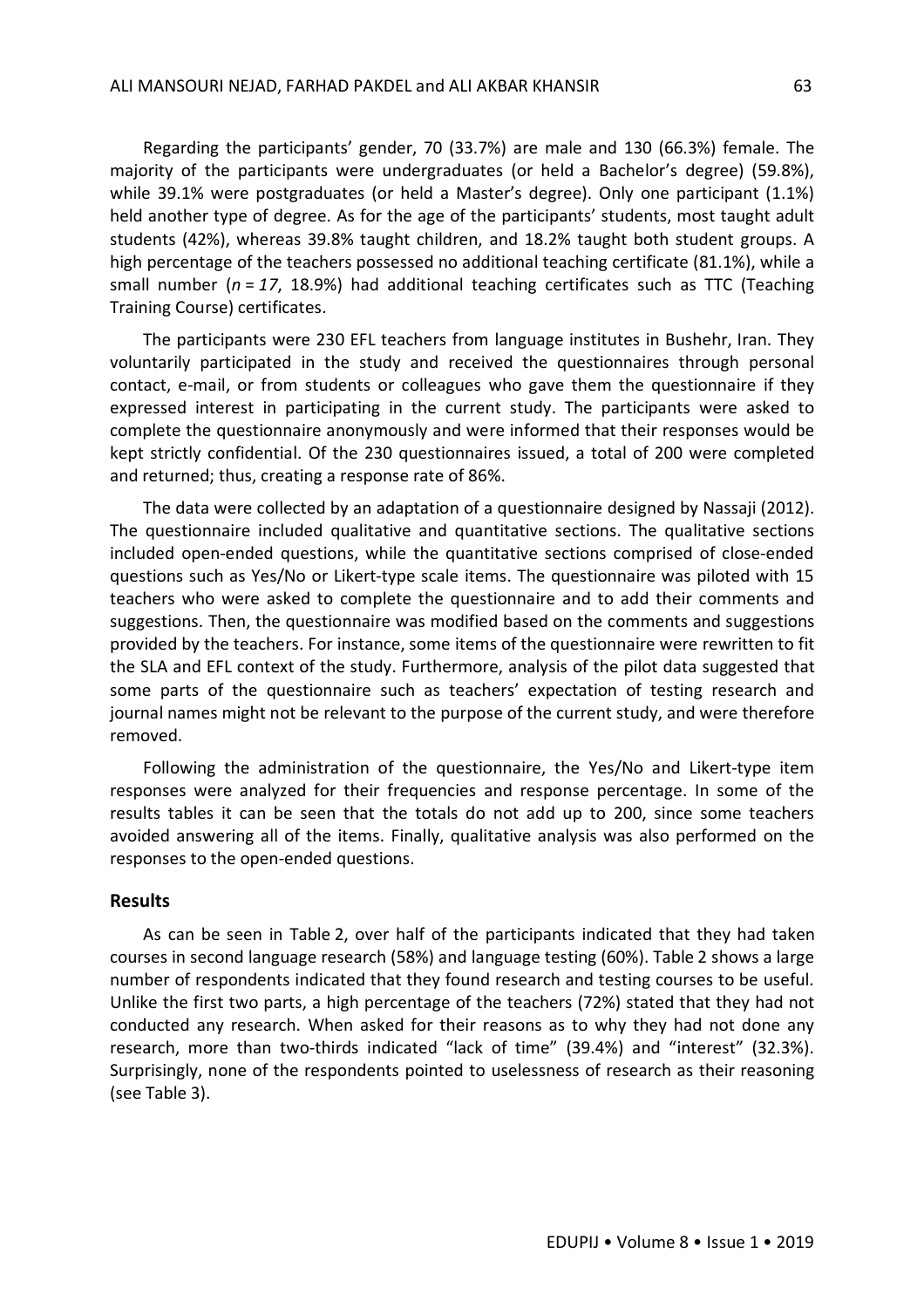| <b>Table 2.</b> Familiarity with Testing Research and Osefulness of Testing Courses |                  |                  |       |                |                                      |                         |                         |       |
|-------------------------------------------------------------------------------------|------------------|------------------|-------|----------------|--------------------------------------|-------------------------|-------------------------|-------|
|                                                                                     | Familiarity with |                  |       |                | <b>Usefulness of Testing courses</b> |                         |                         |       |
|                                                                                     |                  | Testing research |       |                |                                      |                         |                         |       |
| <b>Items</b>                                                                        | Yes              | No               | Total | Very<br>useful | Useful                               | Some-<br>what<br>useful | Not<br>useful<br>at all | Total |
| a) SLRM Course                                                                      | 110              | 80               | 190   | 30             | 40                                   | 42                      | 4                       | 116   |
| b) LT Course                                                                        | 114              | 76               | 190   | 14             | 46                                   | 32                      | 14                      | 106   |
| $c)$ CR                                                                             | 54               | 140              | 194   |                |                                      |                         |                         |       |
| d) PR                                                                               | 6                | 186              | 192   |                |                                      |                         |                         |       |

| Table 2. Familiarity with Testing Research and Usefulness of Testing Courses |  |
|------------------------------------------------------------------------------|--|
|------------------------------------------------------------------------------|--|

Note: SLRM = Second Language Research Methods, LT = Language Testing, CR = Conducting Research, PR = Publishing Research

| ້<br>ີ<br>ີ<br>ັ |         |         |          |        |        |        |       |
|------------------|---------|---------|----------|--------|--------|--------|-------|
|                  | No      | No      | No       | Not    | No     | Other  | Total |
|                  | time    | ability | interest | useful | need   |        |       |
| Teachers         | 56      | 28      | 46       |        | 4      |        | 142   |
|                  | (39.4%) | (19.7%) | (32.3%)  |        | (2.8%) | (5.6%) |       |

**Table 3.** Reasons for Not Conducting Language Testing Research

*Teachers' access to language testing research, sources for teachers' consultation, extent to which teachers read language testing research articles, and their reasons for not reading LTRA (Language Testing Research Articles)*

In this section, the teachers were asked to note the degree of their accessibility to testing research articles. They were also asked to state the testing research sources that they consulted, and to indicate the extent to which they read or not read testing research articles. They were also asked to give their reasons for that. As Table 4 shows, more than half of the teachers (59.4%) agreed that testing research articles were "easily accessible to them." Those who gave a positive answer to this question pointed to their sources of testing articles. Of the given options, "Internet" and "books" (39.3% and 35.7%) respectively saw the largest response. A relatively lower percentage of the teachers (21.4%) noted "journals" as the main source of their consultation. This question was followed by one appertaining to the sources teachers used to obtain information about testing. The sources in order of their use by the participants were "reading journal articles" (31.8%), "reading books" (30.4%), "talking to colleagues" (22.3%), "attending conferences and workshops" (8.1%), and "conducting empirical research" (6.1%) (see Table 4).

**Table 4.** Accessibility to Sources & Type of Resources Teachers Consult about Testing

Research

| Access to language testing research |            | Testing research sources |            |
|-------------------------------------|------------|--------------------------|------------|
| Yes                                 | No         | Research:                |            |
| 118 (59.4%)                         | 82 (40.6%) | <b>Books</b>             | 60 (35.7%) |
|                                     |            | Journals                 | 36 (21.4%) |
|                                     |            | Internet                 | 66 (39.3%) |
|                                     |            | Others                   | 6(3.6%)    |
|                                     |            | Total                    | 168 (100%) |
|                                     |            | Testing:                 |            |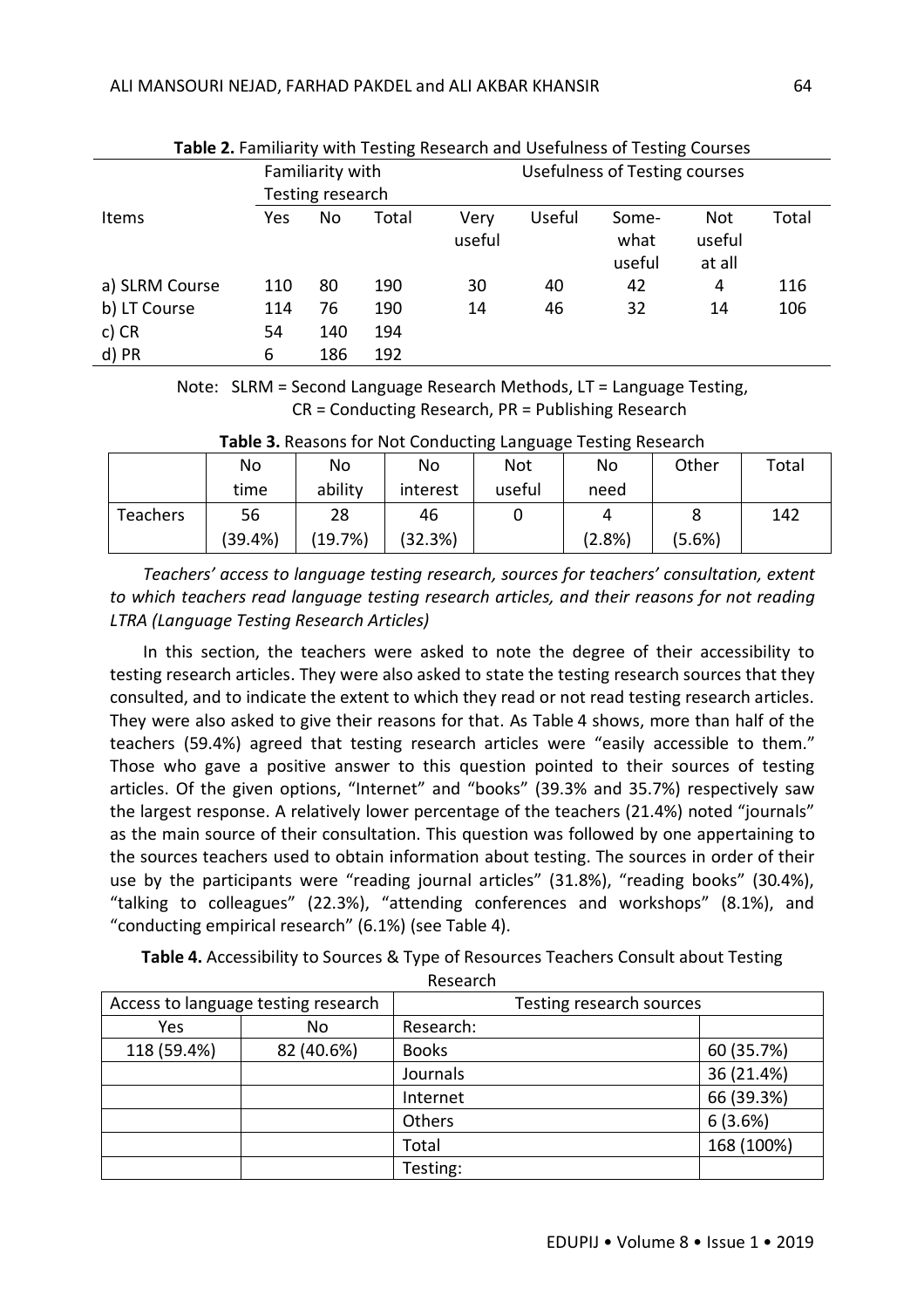| Access to language testing research |    | Testing research sources          |            |
|-------------------------------------|----|-----------------------------------|------------|
| Yes                                 | No | Research:                         |            |
|                                     |    | Talking to colleagues             | 66 (22.3%) |
|                                     |    | Reading books                     | 90 (30.4%) |
|                                     |    | Reading journal articles          | 94 (31.8%) |
|                                     |    | Attending conferences & workshops | 24 (8.1%)  |
|                                     |    | Doing empirical research          | 18 (6.1%)  |
|                                     |    | Other                             | 4(1.4%)    |
|                                     |    | Total                             | 296 (100%) |

With regard to the extent to which the teachers read testing research articles, just over half of the teachers indicated that they "rarely" (42.1%) or "never" (10.5%) read such articles. Only 11.6% of the teachers cited that they "often" read articles about language testing research; with 33.7% indicating that they "sometimes" read such articles (see Table 5). When asked to put forward their reasons for not reading LTRA (cases of rarely and never), above one-third of the teachers attributed that to "lack of interest" (34.4%) and 29.3% pointed to a "lack of time" as the main reason for not reading testing research. However, although a much lower number ( $n = 10$ ), some teachers indicated that they found reading LTRA to be "useless" (see Table 5). Some teachers added comments along with their response, such as the following:

*I have a very busy schedule. With a lot of classes, it makes it quite impossible to have time to look at testing articles. This has also demotivated from save time to read testing articles*. (Additional response from an EFL teacher)

| Frequency of reading LTRAs |            | Reasons for not reading LTRAs |             |  |
|----------------------------|------------|-------------------------------|-------------|--|
| Always                     | 6(2.1%)    | No time                       | 34 (29.3%)  |  |
| Often                      | 24 (11.6%) | <b>Difficult</b>              | 14 (12.06%) |  |
| Sometimes                  | 66 (33.7%) | No interest                   | 40 (34.4%)  |  |
| Rarely                     | 82 (42.1%) | No access                     | 16 (13.7%)  |  |
| Never                      | 22 (10.5%) | Not useful                    | 10 (8.6%)   |  |
| Total                      | 200 (100%) | Other                         | 2(1.7%)     |  |
|                            |            | Total                         | 116 (100%)  |  |
|                            |            |                               |             |  |

| Table 5. Frequency of Reading and Reasons for Not Reading LTRAs |  |
|-----------------------------------------------------------------|--|
|-----------------------------------------------------------------|--|

Note: LTRA = Language Testing Research Articles

*Practicality of testing research to classroom testing practice*

As Table 6 displays, a noticeable percentage of respondents (49.5%) agreed or strongly agreed (14.4%) with the statement that knowing about language testing research improves language testing practice. On the other hand, very few of the teachers (*n* = 14) disagreed (4.1%) or strongly disagreed (2.1%) with that statement. Likewise, a majority of the teachers agreed (54.2%) or strongly agreed (17.7%) with the idea that teachers can benefit from the practical tips of language testing research, while only a few (*n* = 8) showed they "disagreed" or "strongly disagreed". Over a half of the teachers "disagreed" (43.8%) or "strongly disagreed" (13.5%) that language testing research could be related to language class testing.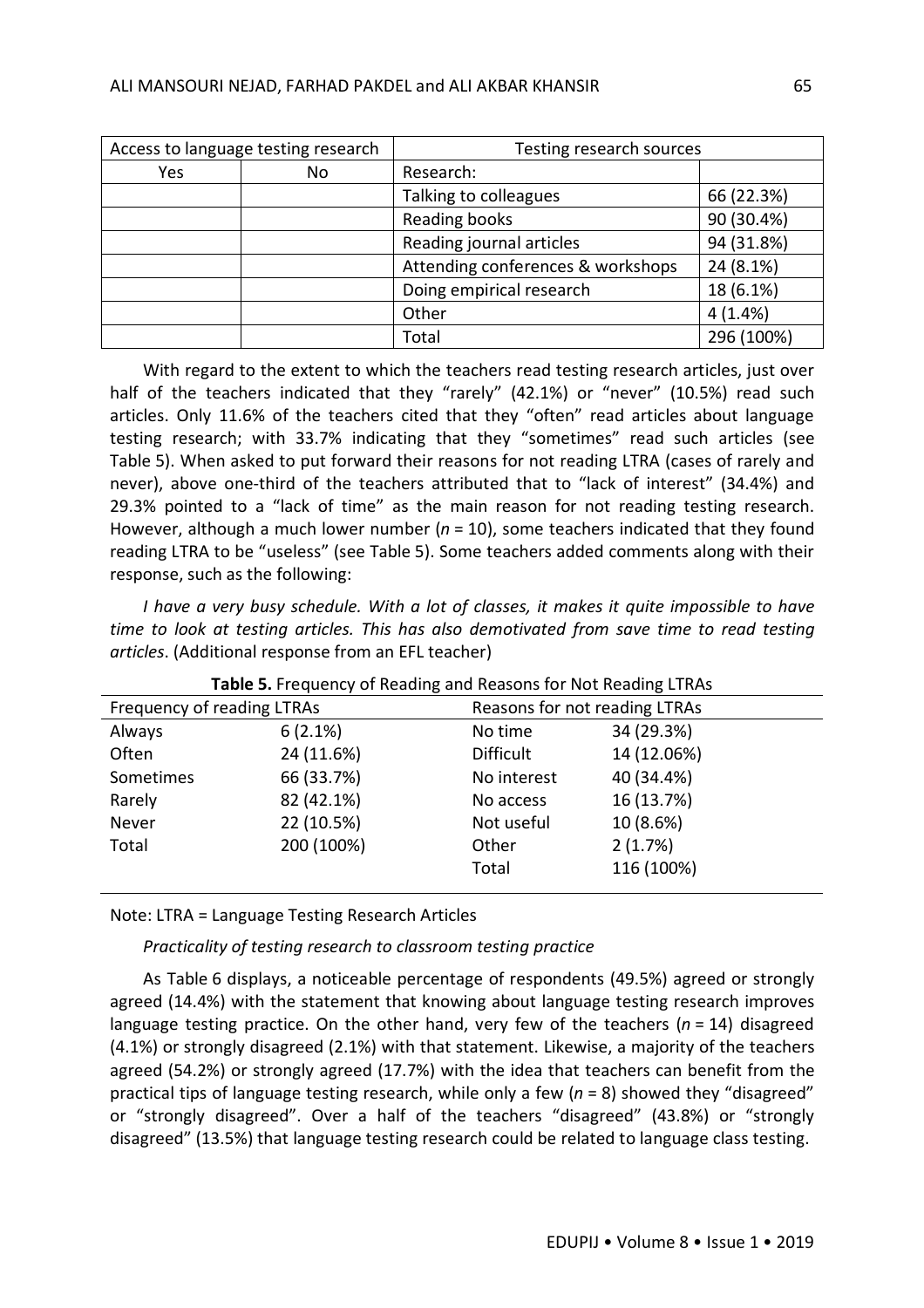|                                                                                       | Table 6. Relevance of Testing Research to Classroom Testing Practice |                                                |          |                 |                 |                 |  |
|---------------------------------------------------------------------------------------|----------------------------------------------------------------------|------------------------------------------------|----------|-----------------|-----------------|-----------------|--|
|                                                                                       | Strongly                                                             | Agree                                          | Somewhat | Somewhat        | <b>Disagree</b> | Strongly        |  |
|                                                                                       | Agree                                                                |                                                | Agree    | <b>Disagree</b> |                 | <b>Disagree</b> |  |
|                                                                                       |                                                                      | a) Knowing about LTR improves LTP:             |          |                 |                 |                 |  |
|                                                                                       | 28                                                                   | 96                                             | 56       | 2(1.0)          | 8               | 4               |  |
|                                                                                       | $(14.4\%)$                                                           | (49.5%)                                        | (28.9%)  |                 | $(4.1\%)$       | (2.1%)          |  |
|                                                                                       |                                                                      | b) LTR provides practical suggestions for LTR: |          |                 |                 |                 |  |
|                                                                                       | 34                                                                   | 104                                            | 46       | 4               | 4               | 0               |  |
|                                                                                       | (17.7%)                                                              | (54.2%)                                        | (24.0%)  | (2.1%)          | $(2.1\%)$       |                 |  |
| a)                                                                                    |                                                                      | LTR is not relevant to LTP:                    |          |                 |                 |                 |  |
|                                                                                       | 0                                                                    | 24                                             | 30       | 28              | 84              | 26              |  |
|                                                                                       |                                                                      | (12.5%)                                        | (15.6%)  | (14.6%)         | (43.8%)         | (13.5%)         |  |
| d) Knowledge from testing experience is more relevant to LTP than knowledge from LTR: |                                                                      |                                                |          |                 |                 |                 |  |
|                                                                                       | 10                                                                   | 44                                             | 80       | 30              | 22              | 6               |  |
|                                                                                       | (5.2%)                                                               | (22.9%)                                        | (41.7%)  | (15.26%)        | (11.5%)         | (3.1%)          |  |

Note: LTR = Language Testing Research, LTP = Language Testing Practice

As for the last item, 41.7% of the teachers "somewhat agreed" and 22.9% "agreed" that their experiences were more practically relevant to their testing practices than the suggestions offered by language testing research. Contrastively, 15.26% of the teachers "somewhat disagreed" and 11.5% "disagreed" with the statement, thus indicating that language testing research is more contributive to their testing practices.

## *Researcher-teacher relationship*

As can be seen in Table 7, more than half of the teachers "strongly disagreed" (21.9%) or "disagreed" (30.2%) with the statement that researchers should be university professors or academics and not teachers, while very few "agreed" (9.4%) or "strongly agreed" (4.2%) with this statement. As for the second statement, there was a relative balance in the distribution of data, with over one-quarter of the teachers (27.8%) having "disagreed" with the statement and 21.6% "somewhat agreed." As expected, nearly all the teachers (combined total of 91.7%) "strongly agreed" (22.7%), "agreed" (44.3%), or "somewhat agreed" (24.7%) with the statement that teachers and researchers should work together. None of the teachers "strongly disagreed" with this statement. Similarly, a small proportion of the teachers (8.4%) "disagreed" or "somewhat disagreed" with the idea that teachers and researchers must consult on testing issues. On the contrary, nearly all the teachers (combined total of 91.6%) "strongly agreed" (15.6%), "agreed" (45.8%), or "somewhat agreed" (30.2%) to the idea that teachers and researchers must consult on testing practices.

|                                                                     | Table 7. Researcher - Teacher Relationship                                     |          |                 |                 |                 |  |  |  |
|---------------------------------------------------------------------|--------------------------------------------------------------------------------|----------|-----------------|-----------------|-----------------|--|--|--|
| Strongly                                                            | Agree                                                                          | Somewhat | Somewhat        | <b>Disagree</b> | Strongly        |  |  |  |
| Agree                                                               |                                                                                | Agree    | <b>Disagree</b> |                 | <b>Disagree</b> |  |  |  |
|                                                                     | a) Researchers should be university professors or academics, but not teachers: |          |                 |                 |                 |  |  |  |
| 8                                                                   | 18                                                                             | 40       | 26              | 58              | 42              |  |  |  |
| (4.2%)                                                              | $(9.4\%)$                                                                      | (20.8%)  | (13.5%)         | (30.2%)         | (21.9%)         |  |  |  |
| b) Researchers should carry out research and teachers should teach: |                                                                                |          |                 |                 |                 |  |  |  |
| 8                                                                   |                                                                                |          | 32              | 54              | 28              |  |  |  |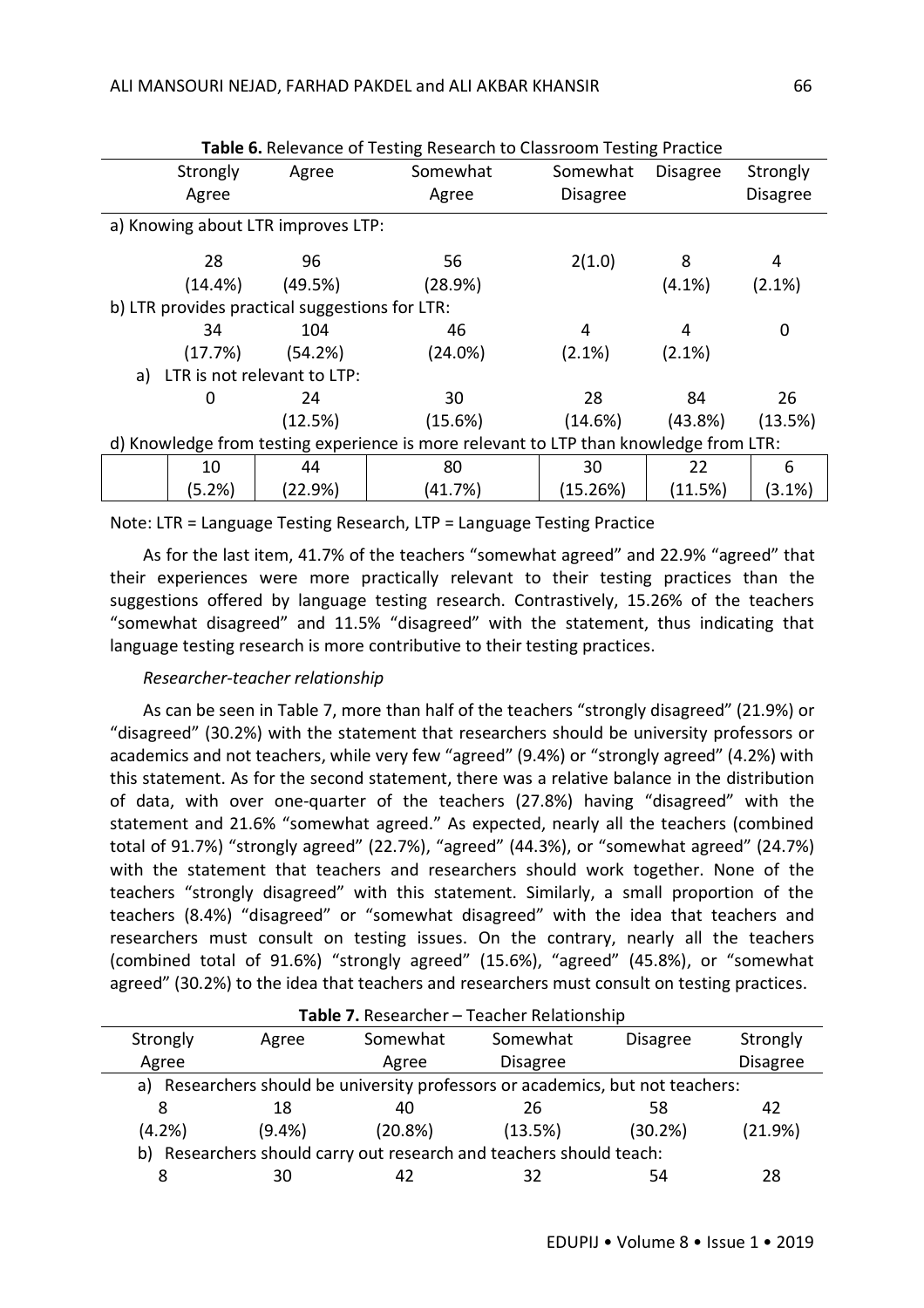| $(4.1\%)$ | (15.5%) | (21.6%)                                                              | (16.5%)   | (27.8%)   | (14.4%)   |
|-----------|---------|----------------------------------------------------------------------|-----------|-----------|-----------|
|           |         | c) Teachers and researchers should work together:                    |           |           |           |
| 44        | 86      | 48                                                                   | 6         | 10        |           |
| (22.7%)   | (44.3%) | (24.7%)                                                              | $(3.1\%)$ | (5.2%)    |           |
|           |         | d) Teachers should consult researchers for advice on testing issues: |           |           |           |
| 30        | 88      | 54                                                                   |           | 8         | 0         |
| (15.6%)   | (45.8%) | (30.2%)                                                              | (4.2%)    | $(4.2\%)$ |           |
|           |         | e) Researchers should consult teachers on issues to research:        |           |           |           |
| 32        | 88      | 40                                                                   | 16        | 14        |           |
| (16.7%)   | (45.8%) | (20.8%)                                                              | (8.3%)    | (7.3%)    | $(1.0\%)$ |

As for the last statement, the majority of the teachers "agreed" (45.8%) or "strongly agreed" (16.7%) that researchers should consult teachers for advice on issues they want to research (62.5%). Similar to the previous item, a small percentage of the teachers (8.3%) indicated that researchers do not need to consult teachers for advice on the issues they want to research. The analysis of the findings for the last two items showed that the participants commonly believed that researchers and teachers should be involved in educational assistance. Some teachers highlighted this point through their written comments:

I think that we, as teachers, should work with researchers if we want to improve our teaching and testing knowledge. (Additional response from an EFL teacher)

#### **Discussion**

The investigation of Iranian EFL teachers' testing research and testing practices, and the way the two can be related showed that a large percentage of the participant language institute teachers were familiar with language testing research and had attended research method courses. However, very few of the teachers stated that they were able to conduct and publish research themselves, referring to a lack of time and interest as the main reasons for this. Most of the teachers agreed on the practicality of testing research and courses for classroom testing practice.

Regarding the resources that the teachers consulted, it was revealed that the Internet and journal articles were the main resources. The frequent use of Internet and research articles could be attributable to the Internet and such technologies being very much part of modern life which therefore facilitates quick and easy access to research articles. Today, teachers are more eager to have access to immediate and quick information. More than half of the teachers noted that they rarely or never read testing research articles. However, it should be pointed out that the exclusive reliance on research as the solitary source of change in the classroom assessment activities would not be sufficient. Other relevant mediating factors are also involved in the process of change (Tierney, 2006). Similar to the reasons mentioned for the avoidance of conducting research, most of the participants in the current study asserted lack of time and interest as the chief reasons for not reading language testing research. Teachers mostly have too busy a schedule to find time for reading or for conducting testing research. Teachers are primarily busy with teaching and classroom management, and are therefore reluctant to read or conduct any studies. This is a common problem in teacher education (e.g., Cambone, 1995; Collinson & Cook, 2001; Hargreaves,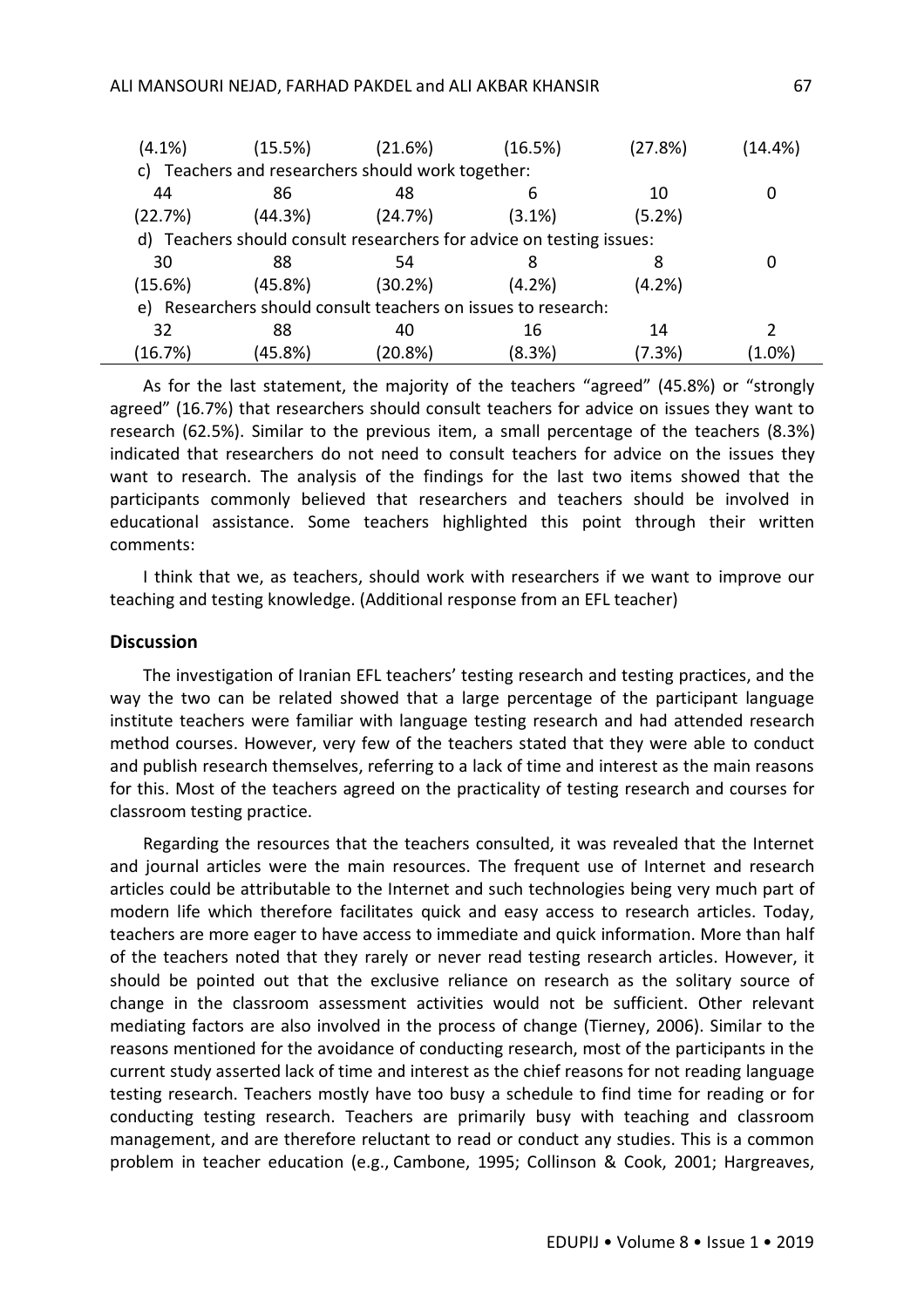1990). Education policymakers ought to consider alternative ways to provide teachers with adequate research time.

In addition to time limitation, lack of interest was also found to constrain teachers from reading testing research articles. This lack of interest to read testing research articles can be highly attributed to the difficulty associated with reading them. Since the majority of testing articles are quantitative in nature with considerable psychometric data analysis, their registers and discourse could seem quite mind-numbing to EFL teachers. Scholars have offered suggestions for solutions to this problem. First, Crookes (1997) suggested that researchers should report their results in a simpler way in order to be more understandable to teachers. Although some one-third of the teachers in the current study were graduates, few had conducted research themselves or published papers. Second, Gass (1995) suggested that teachers be familiarized with discourse and format of scientific research. Language institutes could hold workshops to familiarize teachers with the innovative trends and issues in language testing and technical knowledge in research.

The suggestion from Gass (1995) could be directly linked to the finding in the current study that the majority of teachers confirmed the contributive and constructive role of testing research in testing activities; although most of them indicated that their practical experience seemed more beneficial in this regard. However, filling the gap between testing research and practice through training courses could raise problems in that teachers' understanding and evaluation of research findings might be quite different from those of the researchers. Teachers might draw on different sources and strategies reading research articles (Bartels, 2003). On the other hand, researchers' attention to comparability and interpretability of assessments has somewhat blurred the boundary between language testing research and classroom testing (McNamara, 2001).

Furthermore, the idea of familiarization highlights a top-down model in teacher education (Nassaji, 2012), which positions researchers in a higher position than that of teachers. This view that researchers are producers of information and teachers are consumers could certainly discourage teachers from reading testing research articles. Accordingly, teachers prefer to rely upon their experience more than research findings. An alternative suggestion is that teachers should play a more active role in meeting their testing requirements through their involvement in testing research.

As for the last part of the findings, a significant proportion of the teachers advocated close cooperation between researchers and teachers. This level of cooperation can be accomplished in two ways; "teacher-researcher collaboration" and "teacher research." As for teacher-researcher collaboration, they can be jointly involved in one single research activity (Lightbown, 2000). In mutual activities they have a better chance of being aware of each other's concerns and problems. This would also strengthen the reciprocal interaction between research and practice (Ellis, 1997; Pica, 2005). They can collaborate through personal talks, seminars and conferences, as well as research projects etc.

The second suggestion is for language institute teachers themselves to conduct studies in order to resolve their practical concerns in the classroom. Although some of the challenging issues raised in class could be addressed via the teachers' personal experiences, there are others which need a detailed action research plan to be satisfactorily dealt with. In these cases, teachers are the only ones who can find an effective solution to the given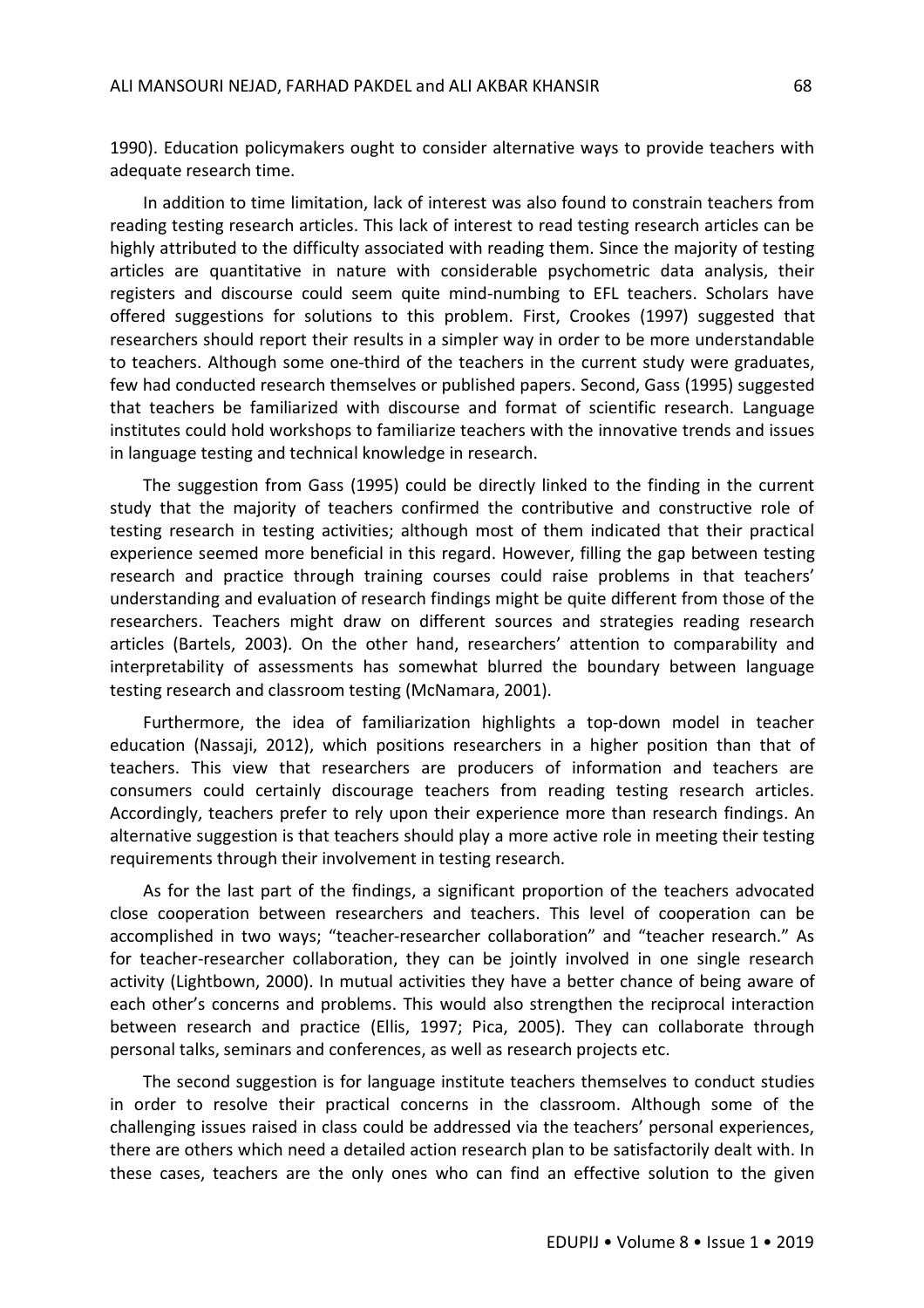classroom challenges. It has been discussed that action research can improve educational practice (Mills, 2011; Stringer, 2008). In fact, teacher research is one of the stronger tools to fill the gap between research and practice (Hine, 2013; Mills, 2011). It should be argued that these studies are strong assets for meeting class-based issues. In testing practices, in particular, teachers can not only have the initiative and innovation to introduce new insights into their profession, but they can also testify as to the practicality of researchers' hypotheses in testing.

The given suggestions could improve the current state of language testing in Iranian language institutes. Language institute teachers may not feel the necessity of upgrading their testing techniques and strategies; there also might not be enough room for innovation in language testing (probably due to lack of interest and time). Additionally, teachers might not realize the importance of acquiring the essential skills for designing tests, preferring to be mere followers and consumers. This traditional norm of language testing in language institutes in Iran has resulted in a lack of originality in testing performances. As a result, teachers are forced to take the traditional constructs in language testing for granted. Altogether, they are regarded as a negative byproduct derived from a specific educational system. Raising teachers' awareness of alternative ways to approach language testing (teacher-researcher collaboration, and action research) can to a large extent improve the contemporary condition.

### **Conclusions**

Consistent cooperation between teachers and researchers is highly suggested as being able to be operationalized in two distinct ways. First, teachers can inform researchers of the possible challenges in testing performance (e.g., test methods, test qualities, test design), and thereby jointly work towards solving a common problem. Since researchers are more involved with scientific studies, teachers, on the other hand, are more involved with practice. Therefore, each group can offer inspiring ideas to the other. It seems that identifying practical testing problems is the teachers' responsibility, while finding scientific answers to such problems is the researchers' duty. Successful interaction requires that both sides contribute.

Action research was also mentioned as another possibility which empowers teachers to overcome problems. Action research, in fact, was introduced as an important method for teacher researcher (Mills, 2011). Researchers can share their activities with teachers by holding workshops and classes to help teachers master the vital and necessary techniques of conducting scientific research. As suggested by the findings in the current study, teachers have either lost interest in or face considerable issues with lack of available time to conduct research. In order to improve the situation, educational organizations and institutes can include research courses as part of their in-service programs. By highlighting the importance of such classes, teachers are more likely to regain motivation to conduct research. Additionally, this would lead to teacher's independence from testing researchers.

#### **Notes**

Corresponding author: ALI AKBAR KHANSIR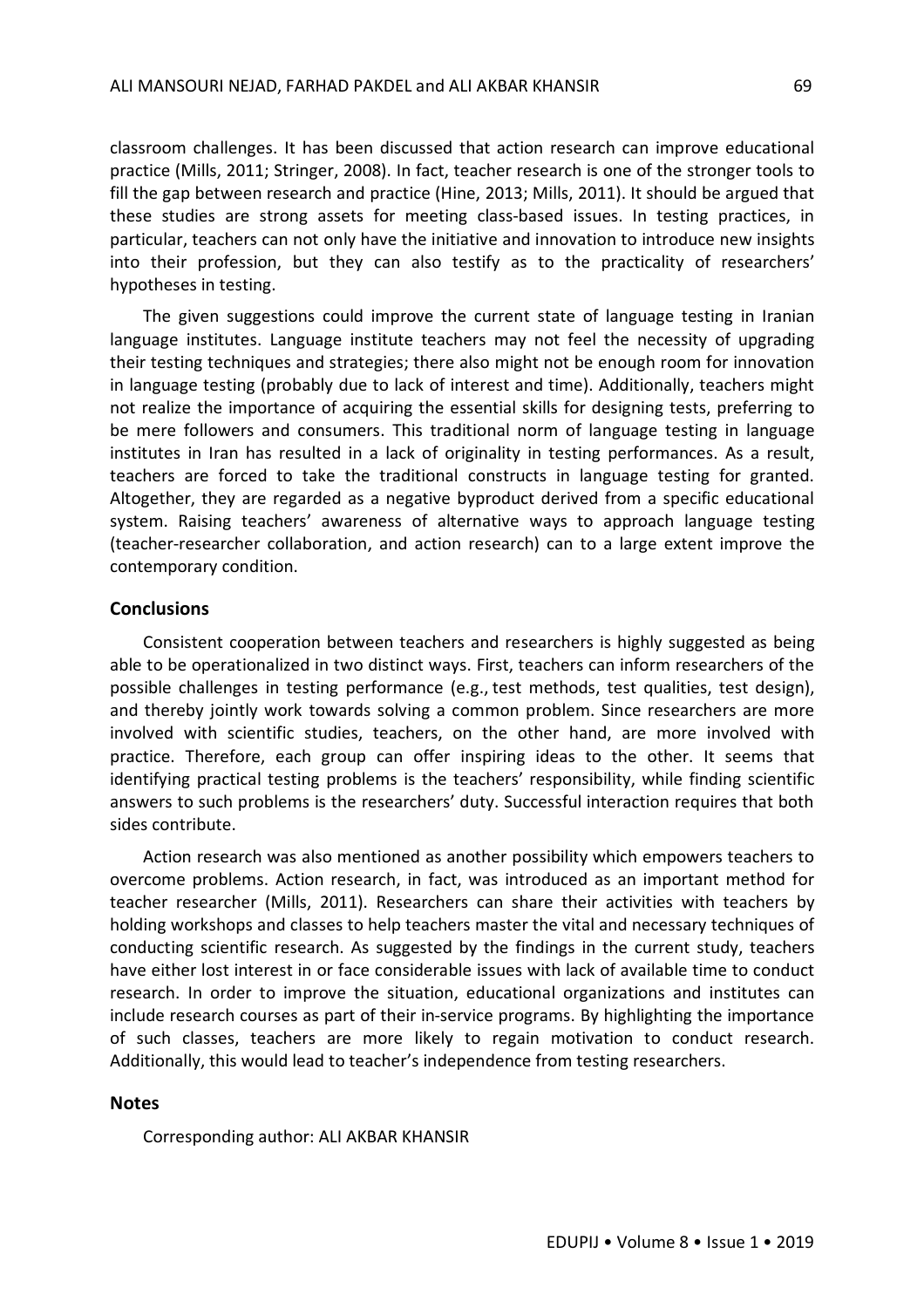## **References**

- Attali, Y., Lewis W., & Steier, M. (2013). Scoring with the computer: Alternative procedures for improving the reliability of holistic essay scoring. *Language Testing* , 30(1), 125- 141.
- Bartels, N. (2003). How teachers and researchers read academic articles. *Teaching and Teacher Education, 19*(7), 737-753*.*
- Bassey, M. (2001). A Solution to the Problem of Generalization in Educational Research: Fuzzy Prediction. *Oxford Review of Education, 27*(1), 5-22.
- Blank, R. F., & de las Alas, N. (2009). *Effects of teacher professional development on gains in student achievement: How meta-analysis provides scientific evidence useful to education leaders*. Washington D. C.: The Council of Chief State School Officers.
- Burns, A. (1999). *Collaborative action research for English language teachers*. Cambridge: Cambridge University Press.
- Cambone, J. (1995). Time for teachers in school restructuring. *Teachers College Record, 96*(3), 512-543.
- Collinson, V., & Cook, T. F. (2001). I don't have enough time: Teachers' interpretations of time as a key to learning and school change. *Journal of Educational Administration, 39*(3), 266-281.
- Crookes, G. (1997). SLA and language pedagogy: A socioeducational perspective. *Studies in Second Language Acquisition, 19*(1), 93-116.
- Crookes, G., & Chandler, P. M.(2001). Introducing action research into the education of postsecondary foreign language teachers. *Foreign Language Annals, 34(2),* 131-140.
- Daniel, L. G., & King, D. A. (1998). Knowledge and use of testing and measurement literacy of elementary and secondary teachers. *The Journal of Educational Research, 91*(6), 331- 344.
- Davies, A. (2011). Kane, validity and soundness. *Language Testing*, 29(1), 37-42.
- Ellis, R. (1997). *SLA research and language teaching*. Oxford: Oxford University Press.
- Ellis, R. (2001). Second language acquisition: Research and language pedagogy. In C. Candlin & N. Mercer (Eds.), *English language teaching in its social context* (pp. 44-74). London: Routledge.
- Gass, S. (1995). Learning and teaching: The necessary intersection. In F. Eckman, D. Highland, P. Lee, J. Mileham, & R., Weber (Eds.), *Second language acquisition theory and pedagogy* (pp. 3-20). Mahwah, N.J: Lawrence Erlbaum.
- Hargreaves, A. (1990). Teachers' work and the politics of time and space. *Qualitative Studies in Educational and Psychological Measurement*, *3*(4), 303-320.
- Hatch, E. (1978). Apply with caution. *Studies in Second Language Acquisition, 2*(1), 123-143.
- Heilbronn, R. (2001). The national teacher research panel: Teaching as evidence based practice. *Prospero, 6*(3-4), 70-77.
- Heilbronn, R. (2008). *Teacher education and the development of practical judgment*. New York: Continuum.
- Hine, G. S. C. (2013). The importance of action research in teacher education programs. *Issues in Educational Research*, *23*(2), 151-163.
- Kane, M. (2010). Validity and fairness. *Language Testing, 27*(2), 177-182.
- Khansir, A. A. (2013). Applied Linguistics and English Language Teaching. *Middle- East Journal of Scientific Research*, *15*(8), 1140-1146.